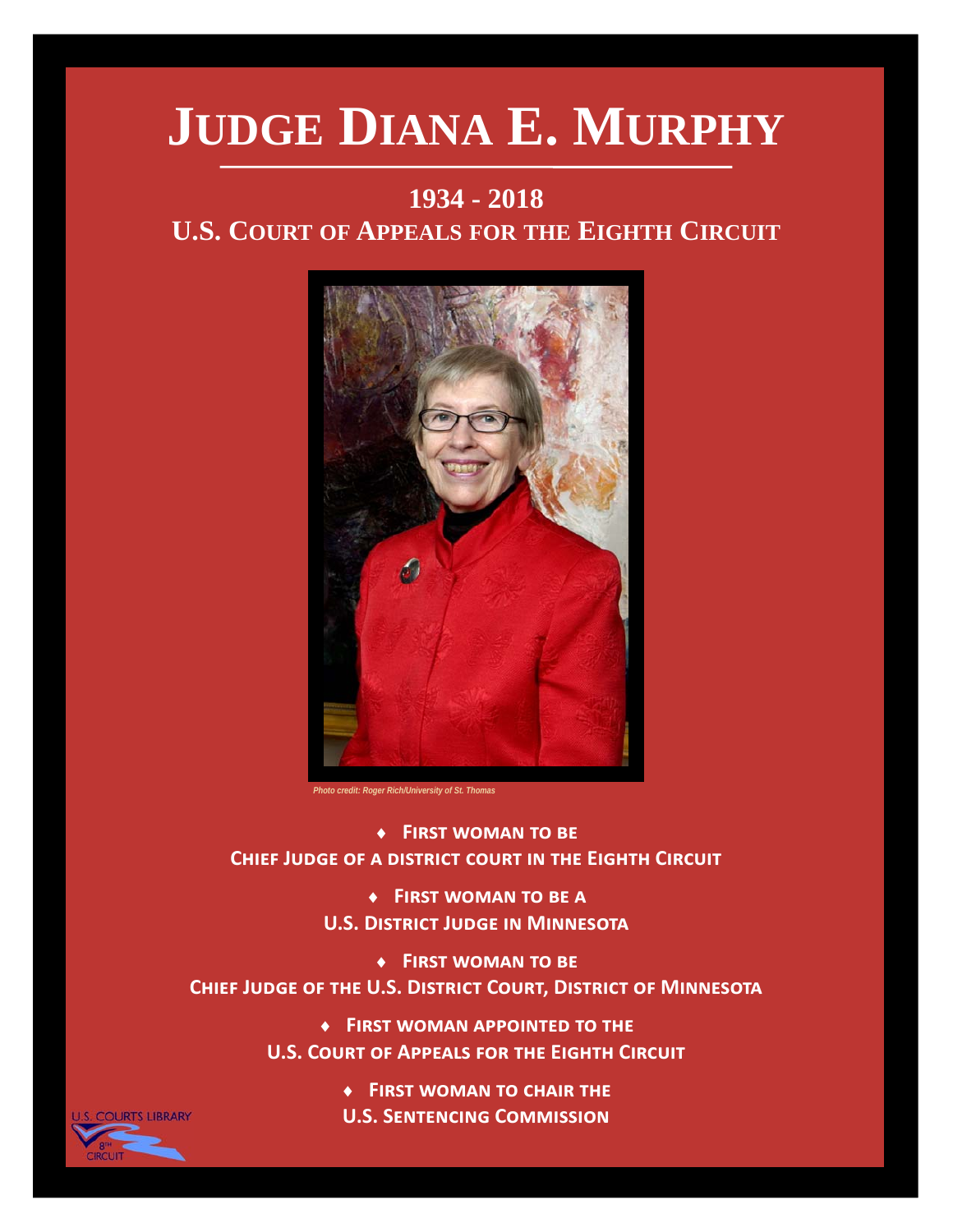## **THE EARLY YEARS**



**The woman of so many significant firsts did not iniƟally set out to be a judge. She started out studying history and ended up making history.** 

**Judge Murphy was born Diana E. Kuske in 1934, in Faribault, Minnesota. She earned her Bachelor of Arts, magna cum laude, from the University of Minnesota in 1954 and studied history on a Fulbright scholarship at the Johannes Gutenberg University in Mainz, Germany. She completed course work for a doctorate at the University of Minnesota in 1958. While working on her doctorate, she taught Modern European History at the University of Minnesota and met Joseph Murphy, a fellow teaching assistant. They married and had two sons, Michael and John.** 

As her sons grew older, she became active in **community affairs and human rights issues, and eventually enrolled in law school at the University of Minnesota, at the age of 37. She received her Juris Doctor, magna cum laude, in 1974, and was Order of the Coif and editor of the** *Minnesota Law Review***.** 

After law school, she entered private practice **in the Minneapolis firm Lindquist & Vennum. In 1976, she was appointed to the Hennepin County Municipal Court and then to the Hennepin County District Court, where she served from 1978 to 1980.** 









*Two above, left***: Judge Murphy's mother, a nurse, and father, a doctor.**  *Above, right, top***: The Murphy family. L-R: Husband Joe, son John, Judge Murphy, son Michael.** 



**Judge Murphy in her early years** 



**Judge Murphy with labor leaders**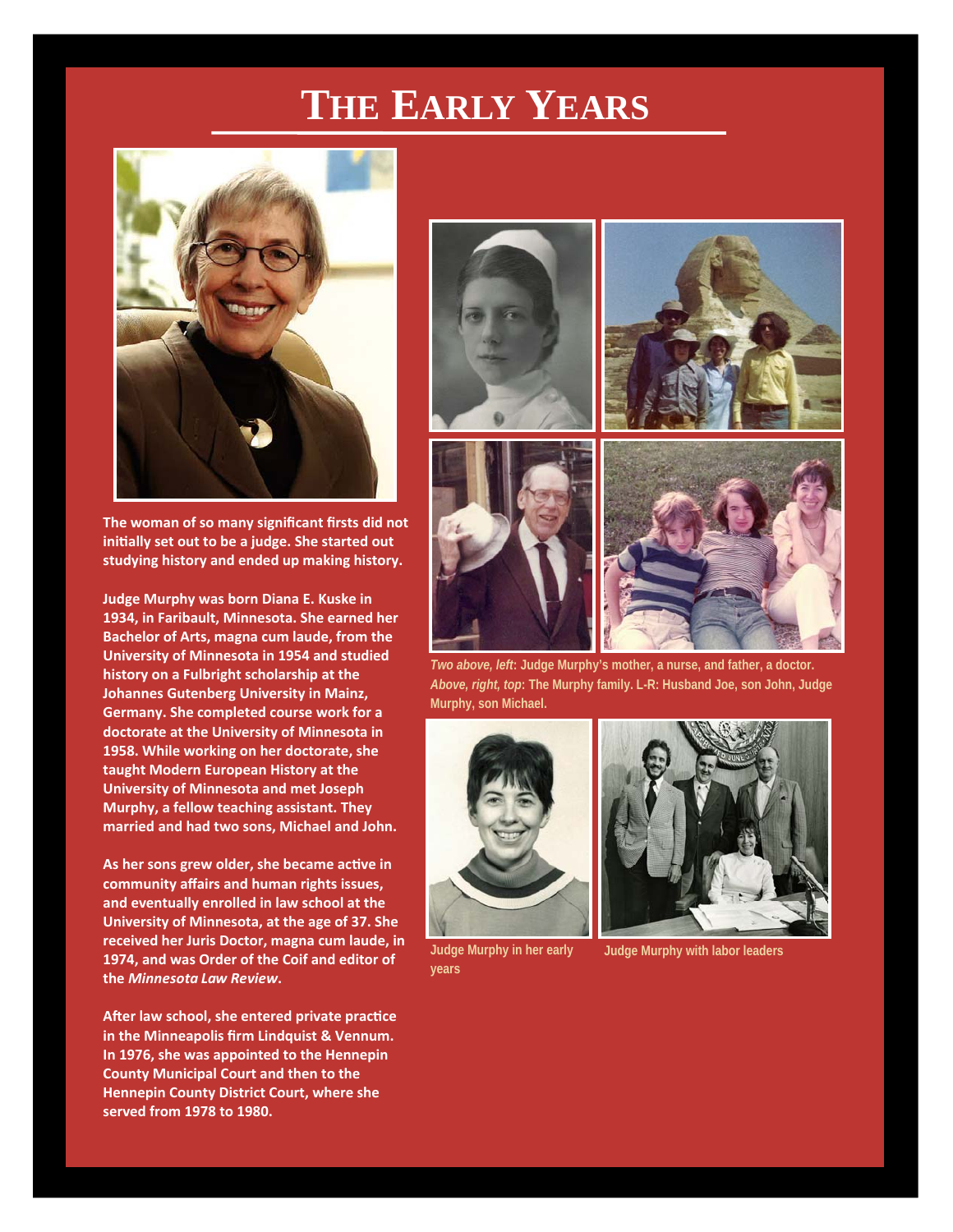### **HISTORIC FEDERAL JUDGESHIPS**



**U.S. District Court Judges and Clerk of Court, District of Minnesota, 1980. L-R: Clerk of Court Robert Hess and Judges Robert G. Renner, Edward J. Devitt (Chief, standing), Harry H. MacLaughlin, Miles W. Lord, Earl R. Larson, Diana E. Murphy, Donald D. Alsop.** 

**U.S. Court of Appeals for the Eighth Circuit, 2010. Seated L-R: Judges C. Arlen Beam, Myron H. Bright, William Jay Riley (Chief), Roger L. Wollman, James B. Loken, David R. Hansen. Standing L-R: Judges Bobby E. Shepherd, Raymond W. Gruender, Lavenski R. Smith, Kermit E. Bye, Diana E. Murphy, Michael J. Melloy, Steven M. Colloton, Duane Benton.** 

**U.S. Court of Appeals Judge Diana E. Murphy** 

**U.S. District Judge Diana E. Murphy** 

**When a new seat was created on the U.S. District Court for the District of Minnesota, Murphy applied for the judgeship. She became the first woman to serve on this Court on February 20, 1980, by appointment of President Carter, and the first woman to serve as chief judge of a district court in the Eighth Circuit, a posiƟon she held from 1992 to 1994. Then in 1994, President Clinton appointed Judge Murphy as the first woman to serve on the U.S. Court of Appeals for the Eighth Circuit.** 

**In 1999, breaking barriers beyond the federal courts, Judge Murphy was appointed the first woman to chair the U.S. Sentencing Commission, an office she held until 2004.** 

**In the Eighth Circuit, she served on the Judicial Council as both a chief district judge and circuit judge, including chair of the Fairness ImplementaƟon CommiƩee, and organized the Gender Fairness Task Force.** 

**Judge Murphy's leadership in naƟonal judicial administraƟon and professional associaƟons was widespread. She was a board member of the Federal Judicial Center, President and founding member of the Federal Judges AssociaƟon, board chair of the American Judicature Society, and chair of the American Bar Association Ethics and Responsibility advisory committee. She was also a member of the U.S. Judicial Conference CommiƩee on Court AdministraƟon and Case Management, the American Law Institute, the National** 

**AssociaƟon of Women Judges, and the American Bar AssociaƟon and its standing commiƩees on Federal Judicial Improvements and on Judicial Selection, Tenure, and CompensaƟon.** 

**Judge Murphy took senior status in 2016, at the age of 82. She planned to retire in July 2018, after 38 years of outstanding service on the federal bench, but passed away on May 16, 2018. She leaves behind a historic legacy as a woman of firsts in the law in the Eighth Circuit. She will also be remembered for her decisions of "fairness, dignity, compassion and understanding," her naƟonal experƟse on American Indian law and federal criminal sentencing guidelines, and her professional and civic leadership.** 



**Judge Murphy with Senator David Durenberger after her appointment as U.S. District Judge.** 



**Eighth Circuit Judges applauding after Judge Murphy (center) took the oath of office as the first woman to serve on the Eighth Circuit Court of Appeals at her investiture in St. Paul's Landmark Center, Nov. 28, 1994. Background, L-R: Judges John Gibson, Pasco Bowman, Frank Magill, Richard Arnold (presiding Chief), Morris Arnold.**